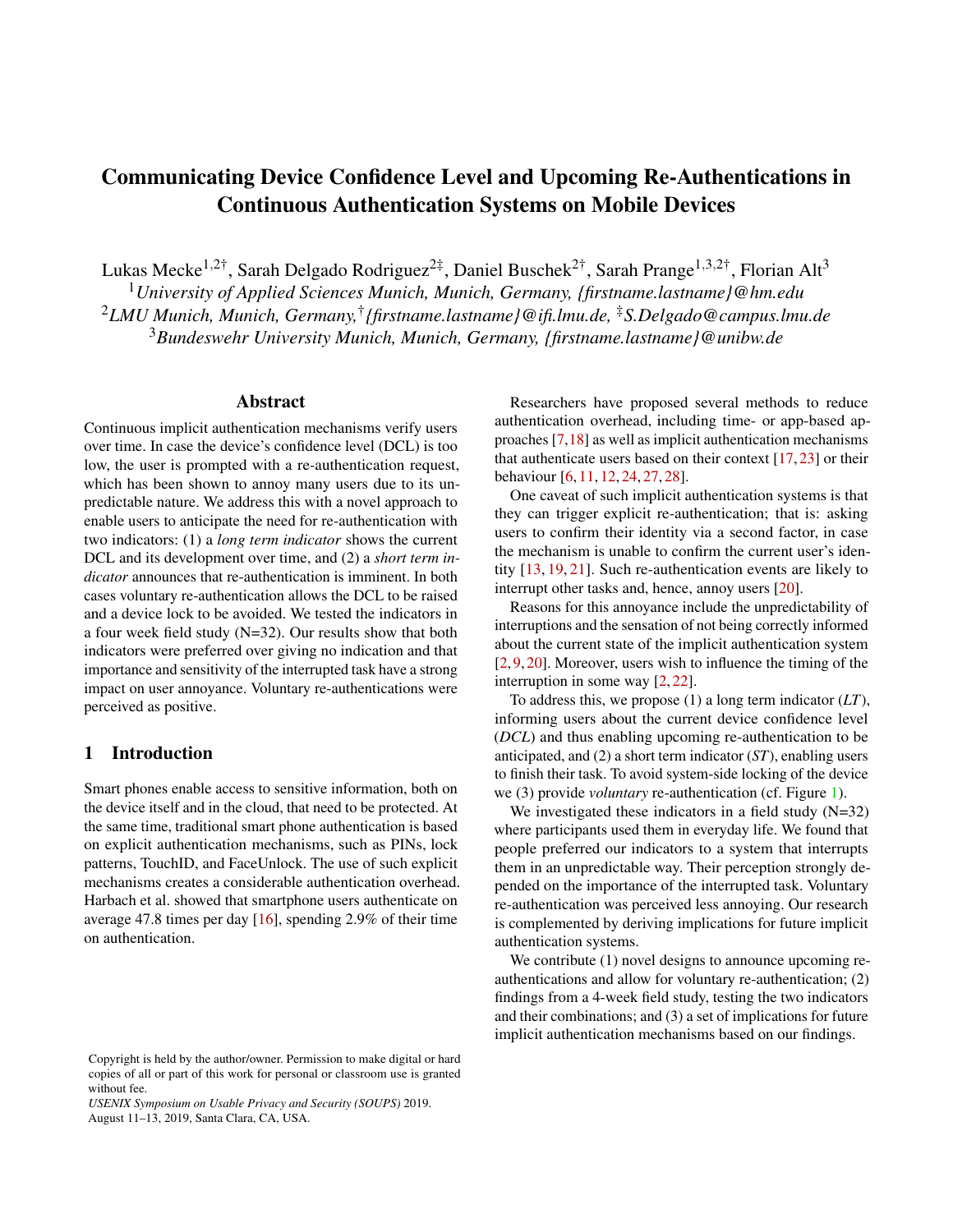

Figure 1: We propose to use indicators to communicate both the current device confidence level (*DCL*) and the need for re-authentication for continuous implicit authentication systems on mobile devices: (1) a *long term* indicator illustrates the current *DCL* and its development over time via a task bar icon, and (2) a *short term* indicator announces an upcoming re-authentication via darkening the screen. Our system also allows for (3) *voluntary* re-authentication to avoid system-side locking of the device.

### 2 Underlying Use Cases

Implicit authentication has two major use cases: a) as an effortless, independent main authentication mechanism [\[19\]](#page-11-8); or b) as a second line of defence against unauthorised access to the private smartphone [\[21\]](#page-12-4). The first use case is particularly suitable for smartphone users that currently do not use any kind of authentication on their devices due to the required effort of explicit mechanisms. Hence, users would need to authenticate less frequently than with traditional explicit authentication approaches [\[16,](#page-11-0)[19\]](#page-11-8). The second use case provides an additional security barrier for devices which were already unlocked using an explicit mechanism [\[21\]](#page-12-4).

In both cases, the reaction of the system to an unsuccessful authentication determines the provided security. An imminently triggered re-authentication prompt, as suggested by Khan et al. [\[19\]](#page-11-8), promises to be one of the most secure approaches. But such interruptions could also be triggered by false rejects during an authorized usage and can therefore cause usability issues [\[20\]](#page-12-5). Some commercial products (e.g., Smart Lock<sup>[1](#page-1-1)</sup>) instead keep the device unlocked and require re-authentication only after the session has ended. While this avoids interruption it also imposes a security risk, in case an attacker gets hold of the device within this time frame.

In this work we address systems that use interruptions to immediately lock the device as proposed by related work to minimise security risks. As previously shown, this can induce annoyance among users, which we aim to mitigate with appropriate indications to prepare users for upcoming re-authentications. Next, we discuss related work in this direction.

### 3 Related Work

### 3.1 Implicit Authentication

Many current authentication mechanisms rely on explicit authentication (i.e., recalling a secret or presenting a token or biometric feature [\[25\]](#page-12-7)). The term *implicit authentication*<sup>[2](#page-1-2)</sup>, in

<span id="page-1-0"></span>contrast, describes the process by which a user is authenticated without requiring explicit interaction. In implicit authentication systems, the initial explicit authentication step to gain access to the device is replaced or complemented by a continuous evaluation of the users' identity that is reflected in a *device confidence level (DCL)*. Similar to a fallback in explicit authentication systems, an explicit so called *re-authentication* is required in case the device can not verify the user's identity.

Methods suggested for implicit authentication rely on the user's context [\[5,](#page-11-12) [17,](#page-11-3) [23,](#page-12-0) [26\]](#page-12-8) and behavioural features. Examples include mechanisms that authenticate users based on gait recognition [\[12\]](#page-11-6), continuous eye-tracking [\[24\]](#page-12-1), or the users' tap or app-execution behaviour  $[6, 11, 27, 28]$  $[6, 11, 27, 28]$  $[6, 11, 27, 28]$  $[6, 11, 27, 28]$  $[6, 11, 27, 28]$  $[6, 11, 27, 28]$  $[6, 11, 27, 28]$ .

There are several works pointing out the positive effects of implicit authentication. Hayashi et al. [\[17\]](#page-11-3) found that implicit authentication could reduce explicit authentication by 68%. Riva et al. [\[26\]](#page-12-8) report a decrease of 42%.

Several studies report on implicit authentication being perceived convenient and easier to use than traditional methods [\[8,](#page-11-13)[15,](#page-11-14)[20\]](#page-12-5). Finally, in a study by Crawford and Renaud [\[9\]](#page-11-10) 90% of the participants indicated they would consider using implicit authentication and 73% felt it was more secure than authenticating explicitly.

### 3.2 Research on Re-Authentication

While implicit authentication is generally perceived positive and can indeed reduce authentication overhead, previous work found that the need for re-authentications can strongly disrupt those positive effects. Khan et al. [\[20\]](#page-12-5) found that re-authentications, due to *false rejects (FR)* (i.e., cases in which the system rejected the legitimate user), were perceived annoying by 35% of their participants. This was due to both the unpredictable nature of the interruption and the need to switch the context for re-authentication. Another finding, also supported by the study of Crawford and Renaud [\[9\]](#page-11-10), was that security barriers – like re-authentication – helped users to build a mental model of the system's security and thus led to a stronger perception of security.

<span id="page-1-1"></span><sup>1</sup>Smart Lock: [https://support.google.com/android/answer/](https://support.google.com/android/answer/9075927?hl=en) [9075927?hl=en](https://support.google.com/android/answer/9075927?hl=en), last accessed June 25, 2019

<span id="page-1-2"></span><sup>&</sup>lt;sup>2</sup> also called transparent or continuous authentication (e.g.,  $[10]$ ).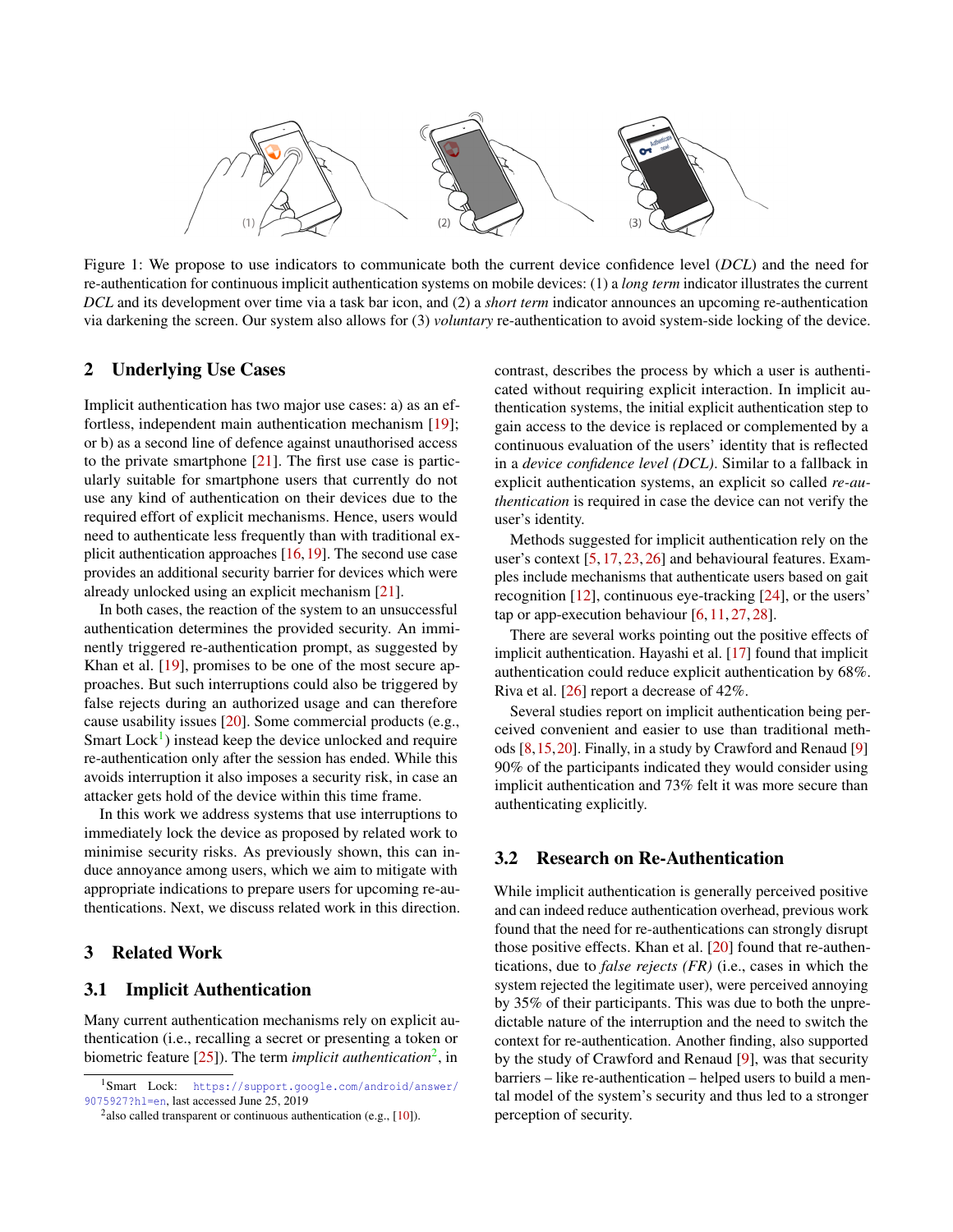# 3.3 Interruptions

Work by Bailey et al. [\[4\]](#page-11-15) found that interrupting users is perceived as rude and decreases task performance. They also found timing of an interruption to be highly important, as interrupted tasks were perceived as more difficult. Thus, they suggest using *attention manager* systems to detect phases of low memory load and schedule interruptions during these.

Adamczyk and Bailey [\[1\]](#page-11-16) further investigated the impact of triggering interruptions at opportune moments. They were able to show that better timed interruptions are perceived as less annoying, less frustrating and more respectful. They also require less mental effort. Fischer et al. [\[14\]](#page-11-17) aimed at identifying such opportune moments for interruptions with smartphones with the goal of identifying the best timing for delivering notifications. Although their participants did not clearly prefer the suggested interruptions after finishing a task compared to random interruptions, they found people attending faster to notifications in the task-dependent condition.

McFarlane [\[22\]](#page-12-6) studied interruptions in general and found that making interruptions more predictable made them less annoying and had a positive effect on user performance in the interrupted task. He also found that letting users determine the moment of interruption made interruptions less annoying. Agarwal et al. [\[2\]](#page-11-9) found similar results in their study. They tested different mechanisms to delay the re-authentication interrupt, using gradual dimming of the screen and transparent overlays to reduce context switch overhead and unpredictability of the interrupt. They found indications that participants were less annoyed when they could predict the interruption. Participants liked the introduced *grace period* (i.e., the delay of the re-authentication) and performance was increased as users tried to finish their tasks before the device was locked.

# 3.4 Implications of Related Work

From the insights in prior work we derive three opportunities for handling re-authentication interrupts in continuous authentication systems:

- 1. *Show current state*: Crawford and Renauds [\[9\]](#page-11-10) found that users disliked the idea of a totally invisible authentication mechanism. Khan et al. [\[20\]](#page-12-5) suggested indicating the current system status to address similar concerns voiced by participants of their study. This suggests that users' general desire for system feedback is particularly true for authentication as well.
- 2. *Announce interrupts*: Agarwal et al. [\[2\]](#page-11-9) and McFarlanes et al. [\[22\]](#page-12-6) found that predictable interruptions make users feel less annoyed.
- 3. *Delay interrupts*: Instantly locking the device when reauthentication is required can heavily disrupt the interaction flow [\[4\]](#page-11-15). Prior work showed that users liked having a *grace period* to finish their tasks in these situations [\[2\]](#page-11-9).

# 4 Concept Development

In this section we report on the development process for our reauthentication concepts: We introduce design considerations revolving around *presentation strategy* and *integration with the smartphone*. These considerations provide the framing for a subsequent focus group in which participants brainstormed about specific designs. In the next section we describe our final concept for indicating upcoming re-authentications based on related work, our design considerations and our findings from the focus group.

#### 4.1 Design Considerations

#### 4.1.1 Presentation Strategy

From related work we derive two approaches for presenting a re-authentication indicator: *long-term* and *short-term*. We consider and investigate both.

- Long Term Indicator To show the current state of the system, we consider a permanent indicator displaying the device confidence level (*DCL*) to show that the system is active. This also serves as a means to anticipate upcoming re-authentication.
- Short Term Indicator To inform users about the imminent need for a re-authentication, we propose a short term indicator, granting a grace period.

#### 4.1.2 Integration with the smartphone

The re-authentication indicator can be integrated with the smartphone in different ways: by means of static elements with the main purpose of permanently showing the current system status; by using dynamic elements, announcing an upcoming re-authentication request; or a combination of both approaches (hybrids).

- Static Elements A well-suited static element on mobile devices is the task bar, as it is (with few exceptions) always shown. Possible elements are icons, percentages, progress bars or changes to the bar itself (e.g., changing colour) to indicate the current *DCL*.
- Dynamic Elements On-screen dynamic elements include distortions of the screen content (e.g., darkening, desaturation, pixelation, etc.  $[2,3]$  $[2,3]$  ) or a notification. Off-screen elements include vibration, sound, the use of the flashlight, or the notification light.
- Hybrids An element that can be used both statically and dynamically is a floating action button, overlaying screen content. Such buttons can show both *DCL* and upcoming re-authentication requests, either colour coded or in the form of e.g., a counter. In particular, a floating action button could also remain invisible and only (gradually) appear to announce a re-authentication.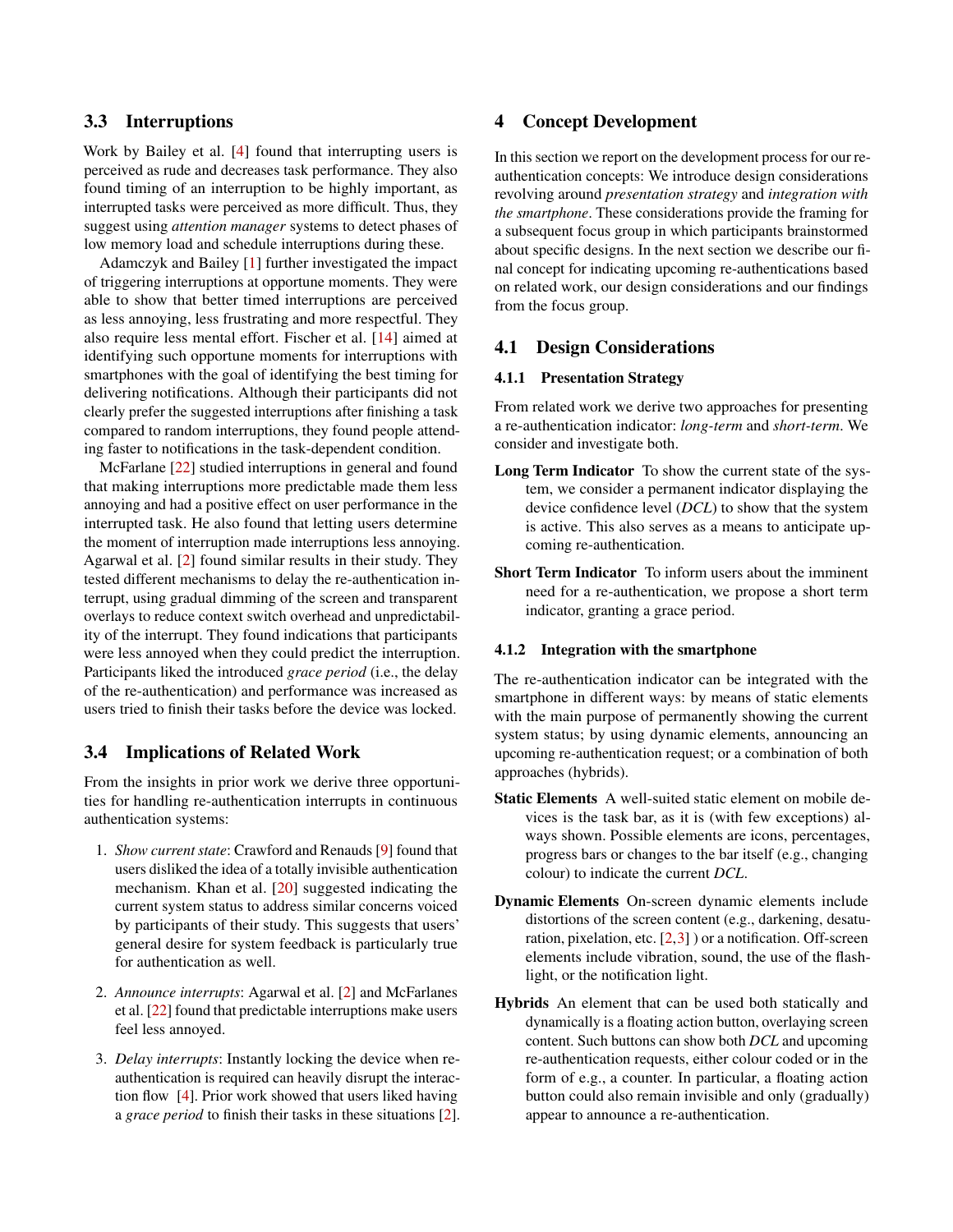#### 4.1.3 Freedom of Authentication

To address annoyance due to having to wait for the grace period to finish [\[2\]](#page-11-9), we propose allowing explicit re-authentication at any time and in particular during the grace period.

### 4.2 Focus Group

The focus group served two purposes: (1) To collect novel design ideas for re-authentication concepts, focus group participants engaged in an open brainstorming session. (2) To understand users' preferences regarding the design opportunities, participants discussed several designs, covering different aspects of our considerations. We recruited five HCI students from our university (4 female, 1 male) for their expertise in interface design.

#### 4.2.1 Procedure

We first introduced participants to the concept of continuous implicit authentication and explained the terms 'device confidence level' (*DCL*) and 're-authentication'. Afterwards, we asked them to sketch ideas of how the current *DCL* and the need for re-authentication could be communicated to users. We provided print-outs of smartphone home-screens. Furthermore, we nudged them to think beyond visual cues. Following the sketching phase we asked them to present their ideas and discussed them. We then presented a set of our own indicator designs and asked participants to discuss those. Finally we asked participants to rank all designs (their own and our presented ones) and comment on why they chose a ranking.

#### 4.2.2 Focus Group Results

Results covered integration with the smart phone, visual design, modalities, and re-authentication mechanism.

Participants favoured approaches that subtly *integrate the indicator with the smartphone*. In particular, they felt that the indicator would optimally be placed in the task bar. Floating action buttons were perceived as too intrusive. Notifications received mixed opinions: While some participants argued that they were intrusive, others described them as the natural way the device would communicate announcements.

Regarding the *visual design*, participants suggested indicators gradually changing appearance (such as colour) to make users aware of diminishing *DCL*. Abrupt colour changes were considered too intrusive. A positively perceived idea was dimming the screen (similar to the method used in [\[2\]](#page-11-9)).

Regarding *modality*, participants mentioned notifications and vibration to announce upcoming re-authentication.

As *re-authentication mechanism*, most participants mentioned biometric methods (fingerprint or face recognition) to make the process as smooth as possible. This is in line with feedback from participants in the study by Khan et al. [\[20\]](#page-12-5).



<span id="page-3-0"></span>Figure 2: Different elements of the Authenticator app. Left: the main application with the device confidence level (*DCL*) visualised as a graph. Right: The notification and icon shown in the *long term* conditions (top), in the conditions without a *long term* indicator (middle) and the instances of the indicator symbol showing the current *DCL* in the task bar.

### 5 Authenticator

Based on the recommendations and suggestions both from related work and the focus group we built an android app, called *Authenticator*. The app simulates an implicit authentication system. It provides two different types of indicators that can be combined but also work independently.

### 5.1 Indicator Designs

Our prototype supports two indicators, namely a *short term* and a *long term* indicator.

#### 5.1.1 Long Term Indicator (LT)

To realise the long term indicator, our application places a permanent (non dismissable) notification in the task bar (cf. Figure [2](#page-3-0) right top). As an icon we used a shield that gradually darkens in five steps, according to the *DCL* (cf. Figure [2](#page-3-0) right bottom). In the notification, we displayed the current *DCL* value together with a button to open the control application and *re-authenticate voluntarily*. While we decided to permanently display the indicator in our study, it could also be implemented as an on-demand information source (comparable to e.g., battery level) to free up space in the task bar.

#### 5.1.2 Short Term Indicator (ST)

The short term indicator gradually darkens the screen once the *DCL* falls below 20% (Figure [1](#page-1-0) centre). It is therefore only visible, when a re-authentication is imminent. To avoid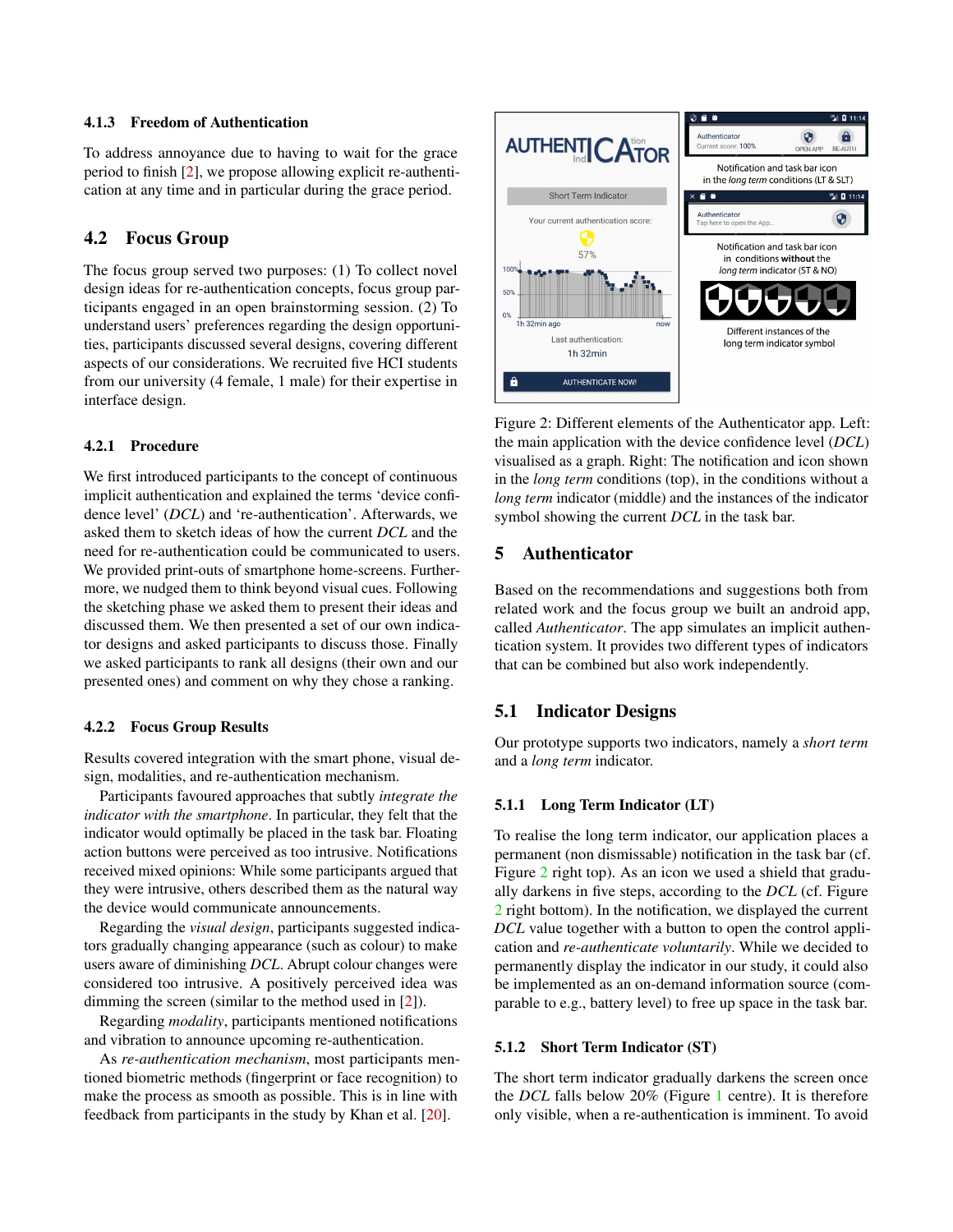

Figure 3: Schematic presentation of our simulated implicit authentication mechanism: Upon unlock of the device we determined (based on the desired false acceptance rate of 10%) whether a re-authentication should be triggered in this session (*re-authentication session*). The probabilities of user touches influencing the device confidence level (*DCL*) are altered accordingly; leading to decreases being more likely in *re-authentication sessions*. In *normal sessions* the *DCL* is more likely to remain stable.

annoyance through waiting for the grace period to end (cf. [\[2\]](#page-11-9)), we display a notification as the dimming period begins. It shows a button to allow the user to *voluntarily re-authenticate* at any point within the grace period (Figure [2](#page-3-0) right top).

In the study by Agarwal et al. [\[2\]](#page-11-9) a duration of 4 seconds was chosen as shorter amounts did not allow for anticipation of the re-authentication and for longer duration testers had to wait too long for the re-authentication to appear. Due to the introduction of voluntary re-authentications the latter finding does not hold in our setting so we also explored longer grace periods. Through testing with five participants we determined a grace period duration of 8 seconds to be suitable. To address the remaining uncertainty we included a question about the desired length of the grace period in the final questionnaire.

### 5.2 Simulated Implicit Authentication

We followed related work and used a simulated system: Khan et al. [\[20\]](#page-12-5) interrupted sessions after a random time period of between 5 and 30 seconds. Using a simulated system provides more control for our evaluation of the indicator concepts and helps to avoid differing false reject rates (e.g., due to hand posture) that might have an influence on the results [\[7,](#page-11-1) [9,](#page-11-10) [20\]](#page-12-5). We thus favoured a simulated system based on the number of touch interactions over a real implicit authentication system to keep conditions comparable. Following the medium-level false reject rate of 10% used in related work [\[20\]](#page-12-5), our system triggers re-authentication in approximately one out of ten sessions<sup>[3](#page-4-0)</sup>. To achieve this, we simulated DCL fluctuations as follows (cf. Figure [3\)](#page-4-1):

#### 5.2.1 Selection of Re-authentication Sessions

We flagged a session as a *re-authentication session* with a probability of 0.1 (to achieve 10% false rejects) upon unlocking the device. This flag influenced the random DCL fluctuations (see Figure [3\)](#page-4-1) such that a re-authentication would likely appear in this session. For cases where sessions were too short for a re-authentication request to appear (i.e., the *DCL* did not fall below the threshold before the session ended), the flag would persist until a re-authentication was triggered. Depending on the flag being set or not, changes to the *DCL* were simulated differently, as explained next.

#### <span id="page-4-1"></span>5.2.2 Alterations to the DCL

Depending on the chosen type of session (*re-authentication* or *normal*) the goal was to either decrease *DCL* or keep it stable while adding some fluctuation to make the results more believable. Each touch by the user had a chance to either trigger a change to the *DCL* (0.67 if it was a *re-authentication session*, 0.33 in a *normal session*) or leave it unchanged (with inverse probability accordingly). For *re-authentication sessions*, a decrease of the *DCL* was more likely (0.5) in comparison to increases (0.17). In *normal sessions* the probability for decreases and increases was equal at 0.17 (compare Figure [3](#page-4-1) for an overview of the whole process). Both decreases and increases to the *DCL* could trigger a random change between 1% and 10%. Decreases resulting in a *DCL* below 20% were only executed in *re-authentication sessions*.

All probabilities were determined through a pre-study with five testers so as to create fluctuation of the *DCL* that seemed natural. A re-authentication was triggered as the *DCL* fell below 20% and completing a re-authentication reset the *DCL* to 100%. Re-authentication was suspended during calls.

#### 5.2.3 Usage

Using this method we achieved an actual false reject rate of 7.65% in our 4-week field study. The deviation from the goal (10%) is a result of sessions that were too short to trigger a re-authentication. While we forced the next session to be a re-authentication session in those cases as described above, we did not adjust probabilities afterwards to mitigate effects on the overall false reject rate.

#### 5.3 Re-Authentication

Voluntary re-authentication was possible using the control application (Figure [2](#page-3-0) left) or one of the notifications tied to the indicators (Figure [2](#page-3-0) right), i.e., the permanent notification or the notification displayed during the grace period. Information about the current *DCL* was provided by the permanent notification icon (discretised), the permanent notification, and the control application. The latter additionally featured a graph, displaying the history of the *DCL* over time (Figure [2](#page-3-0) left).

<span id="page-4-0"></span><sup>&</sup>lt;sup>3</sup>A session refers to the time between two unlocks.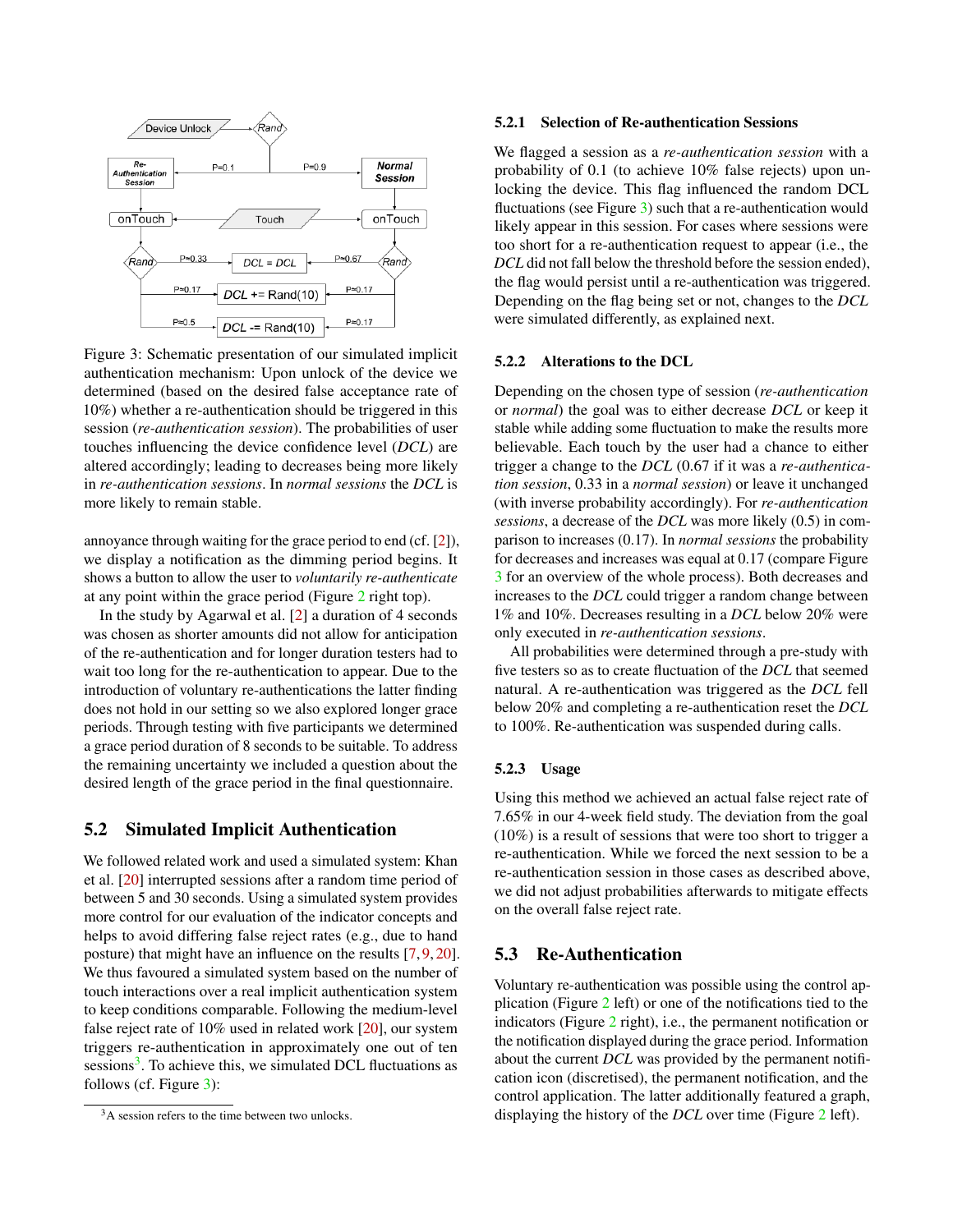The *re-authentication process* itself was implemented by locking the device and, hence, forcing the user to authenticate by using their default unlock mechanism. Due to technical restrictions it was not possible to offer biometric methods for re-authentication as Android requires using the backup authentication scheme in cases where the device is locked by an app. Using those methods was still possible for normal locks, i.e., locks that were not triggered by our app.

# 6 Evaluation

Our evaluation was guided by the these research questions:

- Q1 *Can indicators reduce annoyance caused by unpredictable re-authentication requests?* We hypothesise this to hold true due to results from related work [\[2,](#page-11-9) [22\]](#page-12-6).
- Q2 *Are there other factors influencing annoyance caused by re-authentication requests?* We propose location, task and importance and sensitivity of the interrupted task as possible factors.
- Q3 *Do indicators nudge users to voluntarily re-authenticate?* We expected an increasing number of voluntary re-authentications for short term (due to the option to re-authenticate during the grace period) and long term indication (due to the added feedback from the task bar symbol and the graph visualisation of the *DCL*).
- Q4 *How do users perceive and respond to the introduction of voluntary re-authentication?* We expected users to like this feature, as prior work showed that letting users determine the interruption time reduced annoyance [\[22\]](#page-12-6).

# 6.1 Study Design

To answer our research questions we conducted a field study (N=32). The study employed a within-subject design. Participants tested a set of four conditions for one week each, resulting in a total study length of four weeks. The order of conditions was counterbalanced.

- 1. (NO) *No Indication*: Our (simulated) implicit authentication scheme runs transparently in the background. Re-authentication is requested without prior indication, which resembles the current practical standard. Voluntary re-authentication is only possible from the control app, but not from notifications.
- 2. (ST) *Short Term*: Only the *short term* indicator is shown. Voluntary re-authentication is possible from the control app and the notification triggered with the grace period.
- 3. (LT) *Long Term*: Only the *long term* indicator is shown. Voluntary re-authentication is possible from the control app and the permanent notification.

4. (SLT) *Short & Long Term*: Both indicators are present. All options for voluntary re-authentication are possible.

Note how both *NO* and *ST* can serve as baselines here. The *NO* condition, i.e., locking the device without giving indication, is the current *practical* state of the art and thus a natural baseline. Furthermore our *ST* condition is based on the best performing method from the study by Agarwal et al. [\[2\]](#page-11-9) (including their recommended change of allowing for re-authentication during the grace period). As such, *ST* serves as a baseline for the best currently known scheme for indicating re-authentications.

# 6.2 Procedure

We recruited participants through a University mailing list and via social media. They were asked to sign a consent form and install our app from the Google Play Store, using an installation guide we provided on a dedicated website. This website also provided additional information about all study conditions and answers to frequently asked questions.

Participants had to *use the application* for four weeks with conditions automatically switching each week. They used their phones as usual with occasional interruptions by our system and a maximum of three (dismissible) *experience sampling questionnaires* per day after successful re-authentication. After each condition switch, we asked participants to fill a *weekly questionnaire* about their experience. After all conditions we concluded with a *final questionnaire*.

After four weeks, participants could uninstall the app and we invited them to participate for a *final semi-structured interview* to collect qualitative feedback (in person or via telephone). Participants received  $\in 20$ , plus  $\in 5$  if they participated in the interview.

### 6.3 Collected Data

We collected *usage data* on participants' devices, including executed apps, and aggregated touch interactions, unlocks, and re-authentications. Collected data was stored on the device and transferred to our server once per day.

The *experience sampling questionnaires* asked for current location and interrupted task. We also asked if the interrupted task was perceived as sensitive and important and if the interruption was perceived as annoying.

In our *weekly questionnaires*, participants rated on a 5-point Likert scale if they felt rewarded by an increasing *DCL*, if they felt motivated to re-authenticate voluntarily, and if they perceived the system as obstructive, annoying, and easy to use. We also asked for free feedback on what they liked and disliked about the current indicator and the system in general.

In the *final questionnaire* we asked participants to rank the four conditions and explain their decision. In particular, we asked which features of the first and last choices contributed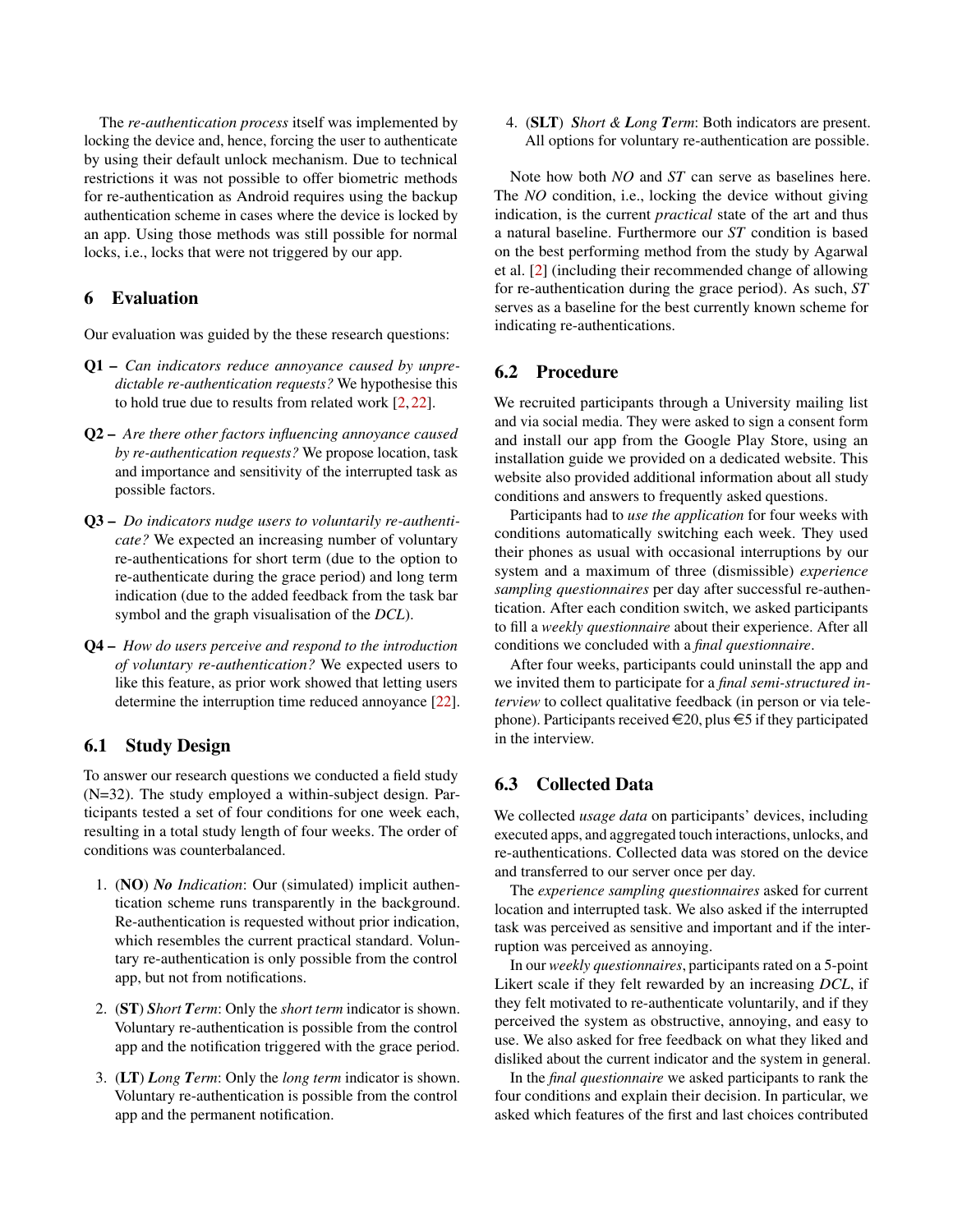| Gender                             | 14 (44%)                                                  | Female                                                               |
|------------------------------------|-----------------------------------------------------------|----------------------------------------------------------------------|
| <b>Mean Age</b>                    | 18 (56%)<br>28.3                                          | Male                                                                 |
| Occupation                         | 2(6%)<br>8(25%)<br>22(69%)                                | Homemaker or retiree<br>Working<br>Student                           |
| <b>Primary Unlock</b><br>Mechanism | (3%)<br>1<br>(6%)<br>2<br>(6%)<br>2<br>6(19%)<br>21 (66%) | Password<br><b>PIN</b><br>Face Recognition<br>Pattern<br>Fingerprint |
| Secondary<br>Unlock<br>Mechanism   | 3(9%)<br>8(25%)<br>10(31%)<br>11 $(34%)$                  | Password<br>PIN<br>Pattern<br>None                                   |
| smart phone<br>usage (mean)        | 52.7<br>3.6                                               | Estimated daily unlocks<br>Estimated daily usage (h)                 |

<span id="page-6-0"></span>Table 1: Demographics of the participants of our four week field study (N=32).

to their decision. For the specific indicators, we asked participants whether they would modify the duration of the grace period, if they were stressed due to the grace period, and if the long term indicator helped predicting re-authentications.

Furthermore, participants rated several statements on a 5 point Likert scale: Did they like the system, were they annoyed by the vibration or notification (*ST*), did they feel that the system influenced their behaviour, and did any bugs influence the system performance? Similarly, we asked participants if the experience sampling was annoying, and if it influenced their behaviour or the perception of the system.

Moreover, we asked if participants had read the introduction on the website and watched the introductory video we provided, if they had previous knowledge about implicit authentication, and if they had looked up app functionality or how implicit authentication worked in general on our website or other sources. Finally, we asked if they always locked their phone after use, if they thought re-authentication interrupts were more annoying than traditional authentication, and if they would consider using implicit authentication.

In the *final interview*, we asked participants to share their experiences with the systems guided by a few questions.

### 6.4 Participants

We recruited 36 participants. Four were excluded since their data was not properly transferred to our server. The remaining 32 people had a mean age of 28 years (18 male and 14 female; Table [1\)](#page-6-0). Three participants did not submit a final questionnaire, resulting in a reduced set of 29 answers for these questions. For practical reasons we conducted the study in two runs (i.e., not all participated in parallel).

All but two participants partially agreed (n=7) or agreed (n=23) that the restriction of access to their smartphone (authentication) was important (5-point Likert scale). Participants self reported their technical knowledge as high (median=4).



<span id="page-6-1"></span>Figure 4: Average daily re-authentications by condition. Reauthentications are divided in voluntary and forced re-authentications and voluntary re-authentications are again subdivided in re-authentications during and excluding the grace period (where applicable).

### 6.5 Study Limitations

As participation were self-selected, our sample may not represent the general population. Our simulation might differ from the dynamics when using real implicit authentication systems. Moreover, our prototype added re-authentication on top, whereas a real system could in turn remove the initial device unlock authentication. This might have negatively affected participants' perception of our system. However, the goal was not to evaluate the general concept of implicit authentication itself but indicators for re-authentication.

### 7 Results

In the following report, quantitative results were tested for significance using repeated measures ANOVA with Greenhouse-Geisser correction and Bonferoni post-hoc tests. Ordinal results were tested using a Friedman test with Conover's posthoc tests. We report significance at the level of  $p < 0.05$ . No effects of ordering were observed.

### 7.1 Usage Data

Over the course of the four week field study we observed a total of about 3.6 million touches and about 74.200 unlocks (average 84.7 unlocks per day and user) of which 5679 (7.65%) were re-authentications (1910 were voluntary, of which 646 were outside of the grace period).

The *average number of daily re-authentications* per condition is shown in Figure [4.](#page-6-1) We found no effect of the indicators on the average number of daily re-authentications. However, we found a significant difference for the average number of daily *voluntary* re-authentications (F(1.95, 60.44)=14.75, p $\lt$ .001,  $\eta^2$  =0.322). Post-hoc tests revealed significantly more voluntary re-authentications for all indicators  $(p<.04)$ compared to none (*NO*); and also significantly more for *ST*  $(p=.001)$  and *SLT*  $(p=.003)$  compared to *LT*.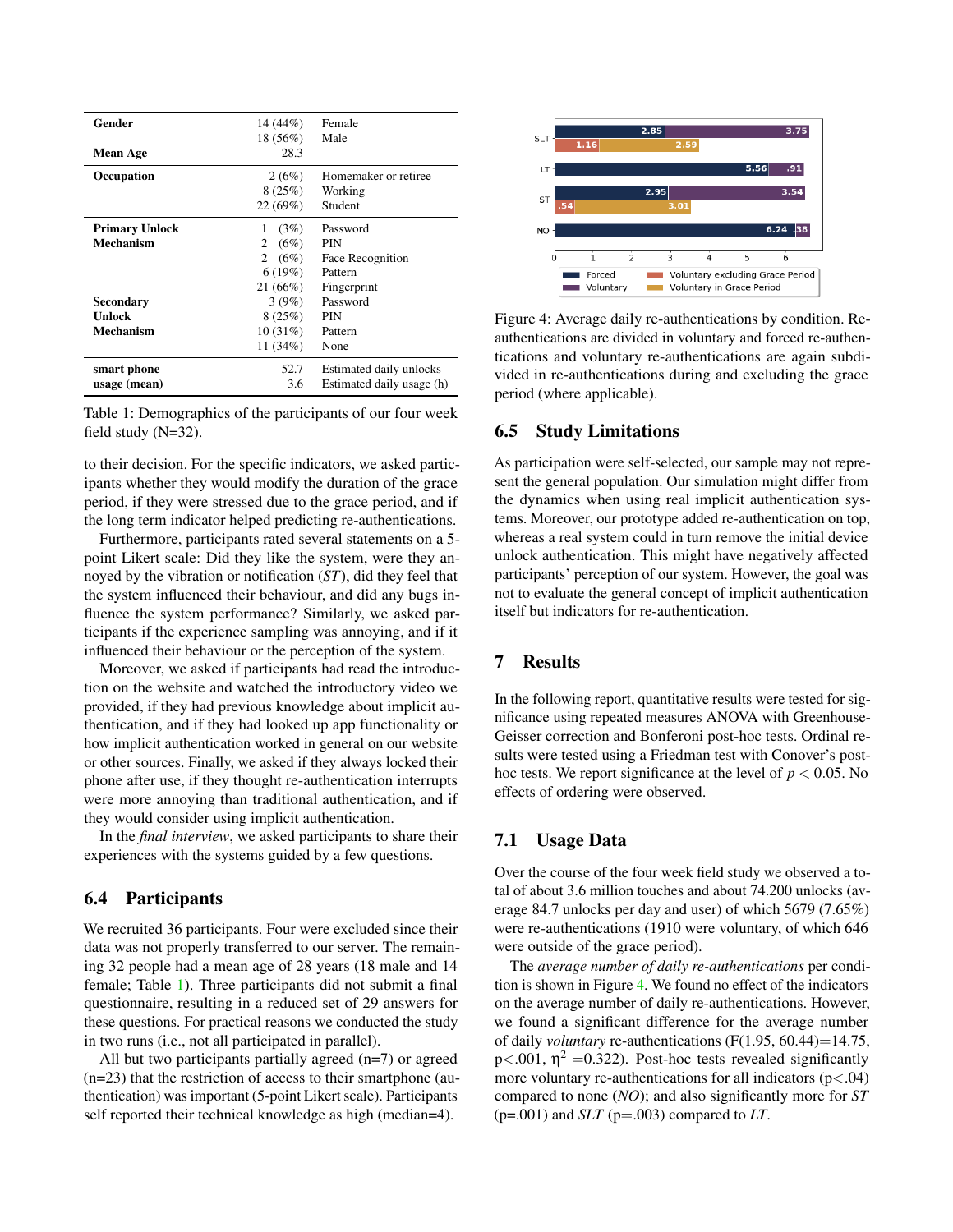

Figure 5: Distribution of *DCL* at voluntary re-authentication. There are no re-authentications below 20% for *NO* and *LT* as they had no grace period but instantly locked the device.

We also analysed re-authentications *excluding* those in the grace period, since these are arguably not strictly voluntary: We found a significant difference for relative daily voluntary use, that is, the ratio of voluntary to all re-authentications  $(F(2.82, 84.53)=59.09, p<.001, \eta^2=0.165)$ . Post-hoc tests revealed significantly higher relative voluntary re-authentication for both *LT* ( $p = .014$ , Mean=14.56%) and *SLT* ( $p = .008$ , Mean=17.63%), compared to *NO* (Mean=5.67%). Relative voluntary re-authentications *during* the grace period were sigmificantly higher (F(1.0, 30.0)=5.01, p=.032,  $\eta^2$  =0.144) for *ST* (Mean=47.49%) than for *SLT* (Mean=38.93%).

In 49.6% of cases, participants re-authenticated *before* the grace period was over, that is, they did not wait for systemtriggered re-authentication (Mn=3.29s, SD=1.46). Outside of the grace period, there was no particular *DCL* at which people preferred to voluntarily re-authenticate (Figure [5\)](#page-7-0).

In summary, we did not observe an effect of the indicators on the *total* average daily re-authentications. However, *voluntary* re-authentications were more common when using indicators. This can be mainly attributed to re-authentications *outside* the grace period for conditions including the long term indicator and re-authentications *during* the grace period for conditions using the short term indicator.

### 7.2 Experience Sampling

#### 7.2.1 General Results

We collected 1557 answers for the experience sampling questionnaires. On a 5-point Likert scale, annoyance was rated neutral *over all conditions* (Median=3). The statements that the interrupted task was sensitive and that the interrupted task was important were also rated neutral (both Median=3). We could not find a significant impact of indicators on any rating.

Regarding the *authentication context*, participants most frequently reported "at home" for the *place* where they were interrupted, followed by transit and work. The most frequent *tasks* that were interrupted were chatting, reading, searching for information, "nothing"<sup>[4](#page-7-1)</sup> and writing. This aligns with our logged data about the interrupted apps.

<span id="page-7-1"></span>



<span id="page-7-2"></span><span id="page-7-0"></span>Figure 6: Frequencies of reported annoyance by importance of the interrupted task (left) and by sensitivity of the interrupted task (right). Colour encodes the shown counts.

#### 7.2.2 Annoyance

We found significant positive (Spearman) correlations between perceived annoyance and importance of the interrupted task  $(r_s=0.569, p<0.01)$  and between perceived annoyance and sensitivity of the interrupted task  $(r_s=0.489, p<.001)$ , see Figure [6.](#page-7-2) We could not find effects of the day of the week or the day since the specific condition started.

The annoyance of voluntary re-authentication was perceived neutral  $(n=273, Median=3)$ , similar to forced reauthentication ( $n=1277$ , Median=3). The degree to which people were annoyed by voluntary re-authentication did not significantly differ based on whether it happened during  $(n=76, Median=3.5)$  or outside of the grace period  $(n=136,$ Median=3). Voluntary re-authentication was labelled as such in the experience sampling in only 18.3% of the cases.

When comparing annoyance for the most frequently reported tasks in the experience sampling, a Friedman test revealed a significant effect of task on annoyance through reauthentication  $(\chi^2(5)=36.16, p<.001, W=0.604)$ . Conover's post-hoc tests found that the interruption of the task "voluntary/nothing" was perceived as less annoying (Median=1) when compared to chatting  $(p<.001,$  Median=4), reading  $(p=.002, \text{Median}=3)$ , searching for information  $(p<.001,$ Median=4), writing (p<.001, Median=4) and all other tasks (p<.001, Median=4).

In summary, we found that the annoyance caused by an interruption was influenced by a) the sensitivity of the data accessed during the interrupted task, b) the importance of the interrupted task, and c) by the task itself, as the reported task "voluntary/nothing" was perceived as less annoying.

#### 7.3 Weekly Questionnaires

#### 7.3.1 Voluntary re-authentications

For the weekly questionnaires we found significant differences for the motivation to voluntarily re-authenticate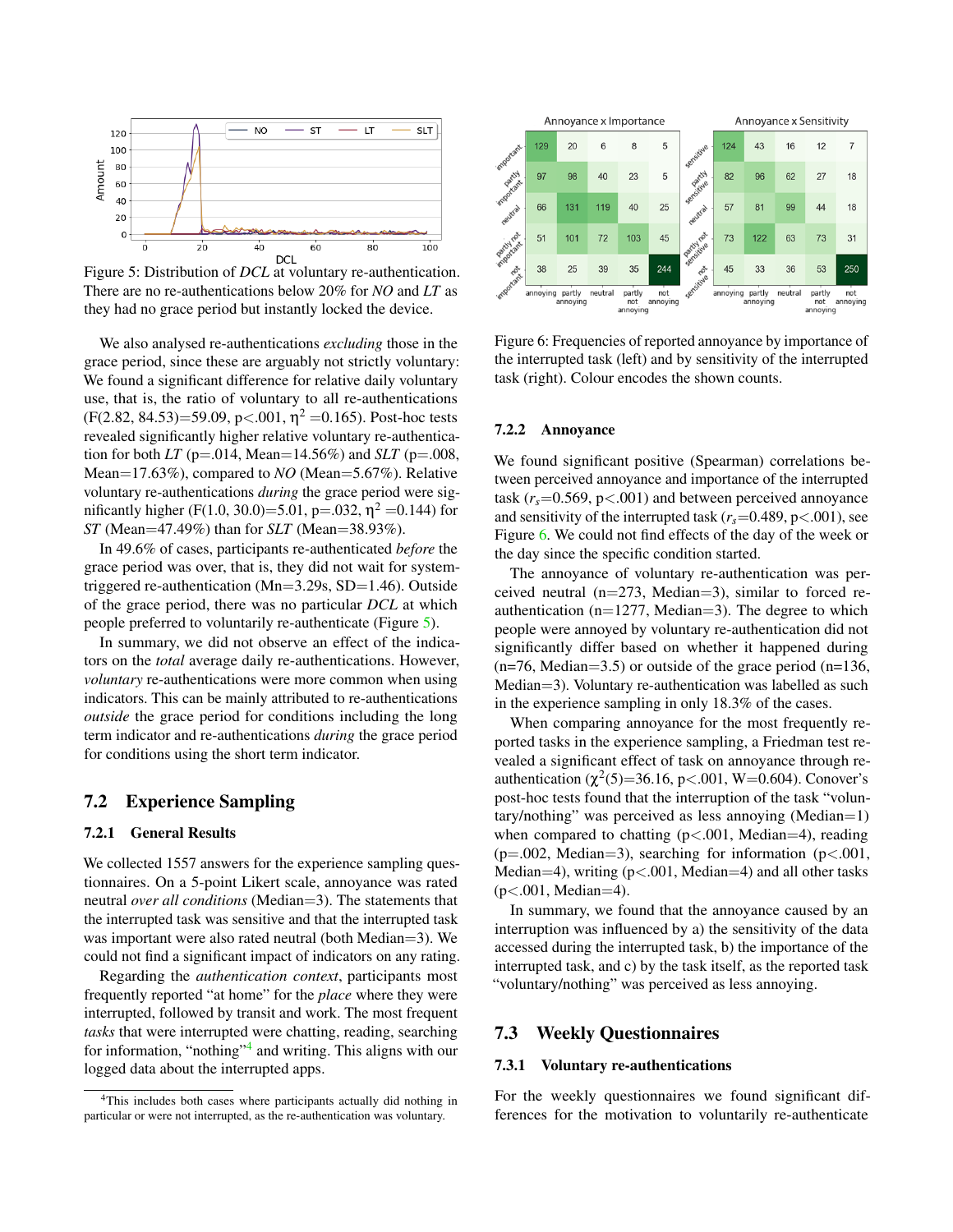$(\chi^2(3)=10.05, p=.018, W=0.498)$  and the feeling of reward by an increased *DCL* after re-authentication  $(\chi^2(3)=21.74,$  $p<.001$ , W=0.618) with regards to the different indicators. Post-hoc analysis revealed that for *SLT* (Median=3) participants felt significantly more motivated to voluntarily re-authenticate than for *NO* (Median=1,  $p=.009$ ). For all conditions using an indicator participants felt significantly more rewarded (Median-ST=2, Median-LT=2, Median-SLT=3) than in the *NO* condition (Median=1, p<.02). We found no significant differences on *perceived annoyance* of the system.

Thus, while we cannot provide evidence for a general effect of our indicators on the annoyance, we did find a positive influence of the long term indicator on the motivation to voluntarily re-authenticate. The feeling of being rewarded for re-authentication by the increased *DCL* was also significantly higher for the conditions including the long term indicator.

#### 7.3.2 Perception of Indicators

Participants liked about the indicators that interruptions were less sudden compared to no indication (mentioned by 22 people) and that the *DCL* was visible at any time for the conditions with a long term indicator. In the *NO* condition, participants liked that re-authentication was fast (9 mentions). The gradual darkening was positively mentioned by ten participants for *ST* and by eight for *SLT*.

Interrupts were perceived as sudden by fifteen participants in the *NO* condition and by ten, four and three participants in the *LT*, *ST* and *SLT* conditions, respectively. Seven participants reported they overlooked the *DCL* visualization in the *LT* condition. Interrupts were in general perceived as annoying in all conditions (mentioned by 10, 9, 7 and 8 participants for the *NO, ST, LT* and *SLT* conditions, respectively).

### 7.4 Final Questionnaire

#### 7.4.1 Ranking

In the final questionnaire, participants were asked to rate their experience with the system in general. The *overall ranking* of the different conditions (Figure [7\)](#page-8-0) reveals that the combination of both *long term* and *short term* was preferred. No indication (*NO*) was ranked last. Long term (*LT*) and short term (*ST*) ranked second and third. Based on the open questions, the following reasons contributed to their choice: Sixteen participants stated to not like the sudden interruptions without indication. The combination of both short and long term (*SLT*) was particularly liked for the best overall overview and control and the continuous visualization of the *DCL* (10 and 9 mentions).

#### 7.4.2 General Perception

As a response to our Likert scale questions, participants did not find vibration and notifications particularly annoying



<span id="page-8-0"></span>Figure 7: Participants' ranking of the different indicators. The combination of long- and short term indicator was the most preferred method while no indication was least preferred.

(Median=2). They felt neutral towards being stressed by the dimming during the grace period (Median=3). The long term taskbar symbol was considered to be helpful (Median=4) to predict re-authentications.

Participants remained neutral (Median=3) towards a possible influence of the system on their behaviour. They partly liked the design (Median=4) and partly disagreed to being negatively influenced by bugs (Median=2). They felt neutral (Median=3) about the experience sampling being annoying or influencing their behaviour or perception.

No one had profound knowledge about implicit authentication before the study nor did they review implicit authentication from other sources than the material provided by us (Median=1). There was general agreement on having read the introduction on the website and having watched the whole introductory video (Median=5).

In general, participants agreed to always locking their device (Median=5) and to authentication interrupts being more annoying than traditional authentication up front (Median=5). Regarding whether they would use the concept of implicit authentication in general, participants remained neutral (Median=3; 10 agreed or partly agreed, 5 neutral, and 14 disagreed or partly disagreed).

Finally, people would have liked a slightly longer grace period. On average they suggested 10.14 s (range 2 s–60 s).

### 8 Discussion & Implications

### 8.1 Importance & Sensitivity

While we did not find a significant effect of indicators on perceived annoyance via experience sampling, we gained related evidence and insights: We found a significant impact of *sensitivity* and *importance* of an interrupted task on the perceived annoyance. This was also pointed out in the final in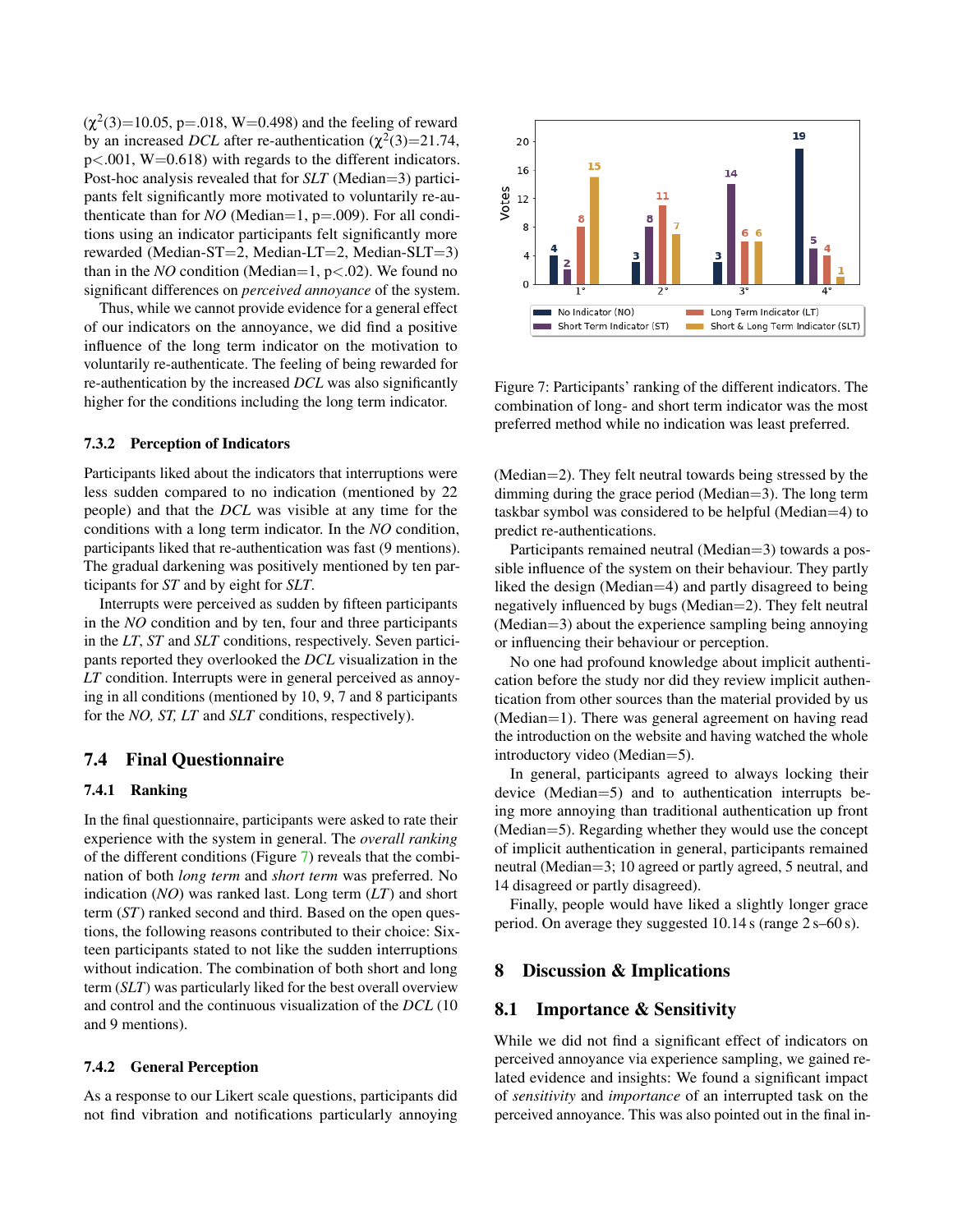terviews where five of the eight participants found the system interrupting an important or stressful task to be a particularly negative event:

*I remember when I had to make a really important call and my screen was locked before I could do it. I had to answer the feedback, too, before I could finally call. Then, it was really annoying, but usually the interrupts were no problem.*

As a key insight, the situations in which participants perceived interrupts as annoying were also those that they rated as sensitive, hence, those that would require increased protection when relying on a real implicit authentication system. It might be possible that users were biased as they knew their phone was protected by their primary locking mechanism anyway in this study. Nevertheless, we believe that this topic should be investigated further.

# 8.2 Voluntary Re-Authentication

In contrast to related work on general interruptions [\[22\]](#page-12-6), we could not find a positive effect of deciding when to re-authenticate on reducing annoyance. For the grace period, one explanation is that participants might not have perceived the option to re-authenticate as voluntary (as re-authentication was inevitable). More generally, our results on importance, sensitivity, and interrupted tasks all point towards the conclusion that for our participants annoyance was mostly determined by the interrupted activity and not by whether it was voluntary or not.

Nevertheless, voluntary re-authentications were mentioned as positive in open comments and the interviews, and indeed accounted for a considerable proportion of 33.6% of re-authentications (11.4% excluding grace period). Moreover, users felt significantly more motivated to re-authenticate for the combined short and long term indicator. All indicators also resulted in significantly more common use of voluntary re-authentications.

Hence, a promising approach to reduce user annoyance might be to investigate concepts that provide options for users to voluntarily re-authenticate with awareness of current activities. For instance, one person suggested to allow for voluntary re-authentication when opening an app, which often coincides with the beginning of a new activity.

# 8.3 Grace Period

We received mixed feedback on the grace period. Many participants liked it, in particular the more predictable nature of the interruption. For example, one participant said:

*The more sudden the interruption happened, the more annoyed I felt about it. Surprisingly, it did not depend so much on the frequency of the interrupts. It only depended on the announcement.*

However, some participants complained that they could not use the grace period to its full extent due to light conditions and wished for a longer duration. Others used our introduced option to voluntarily re-authenticate before the device was locked. In general the desired length was very different amongst the participants which implies that an option to customise this (as also suggested by Agarwal et al. [\[2\]](#page-11-9)) might indeed be promising for future work. We also believe that there is an impact of the personal *usability-security trade-off*, as having a (longer) grace period also implies a security risk in cases where an attacker would get hold of the device. Steps to address this might be, e.g., adapting the length of the grace period to the derivative of the *DCL* (i.e., strength of change in system confidence) or the importance of the interrupted app.

In general we see the approach of gradually dimming the screen only as a first step. Moreover, as proposed by participants of our focus group, future systems could, for example, use biometrics for re-authentication. In this case, dimming the screen could be an indicator for the user to present their face to the camera or quickly put the finger on a fingerprint scanner and thus avoid a full context switch.

# 8.4 Interruptions

Based on the previously discussed results, we present three recommended aspects to consider with regard to scheduling re-authentication interrupts.

- 1. Sensitivity of the task: If the user is accessing nonsensitive data (e.g., while reading a book), an upcoming re-authentication could be delayed or triggered when the task is finished, as suggested by related work  $[1, 4]$  $[1, 4]$  $[1, 4]$ and done in practice<sup>[5](#page-9-0)</sup>. However, while accessing sensitive data (e.g., banking app), re-authentication should be triggered instantly to restrict further access.
- 2. Importance of the task: As users found interruptions of important tasks particularly annoying, selectively delaying such interruptions could improve users' experience with the system. This assumption is further supported by Adamczyk and Bailey [\[1,](#page-11-16) [4\]](#page-11-15).
- 3. Recent changes in confidence: Changes in device confidence level (*DCL*) over time may be used as an indication for the necessity of an immediate interruption. While a sudden decrease in confidence most likely corresponds to an intruder taking hold of the device, a slow decrease is more likely to be caused by natural variations in the legitimate user's behaviour. However, those assumptions are, as of now, speculative and further research with a functioning implicit authentication system is necessary to verify this hypothesis.

<span id="page-9-0"></span><sup>5</sup> e.g., Smart Lock: [https://support.google.com/android/answer/](https://support.google.com/android/answer/9075927?hl=en) [9075927?hl=en](https://support.google.com/android/answer/9075927?hl=en), last accessed June 25, 2019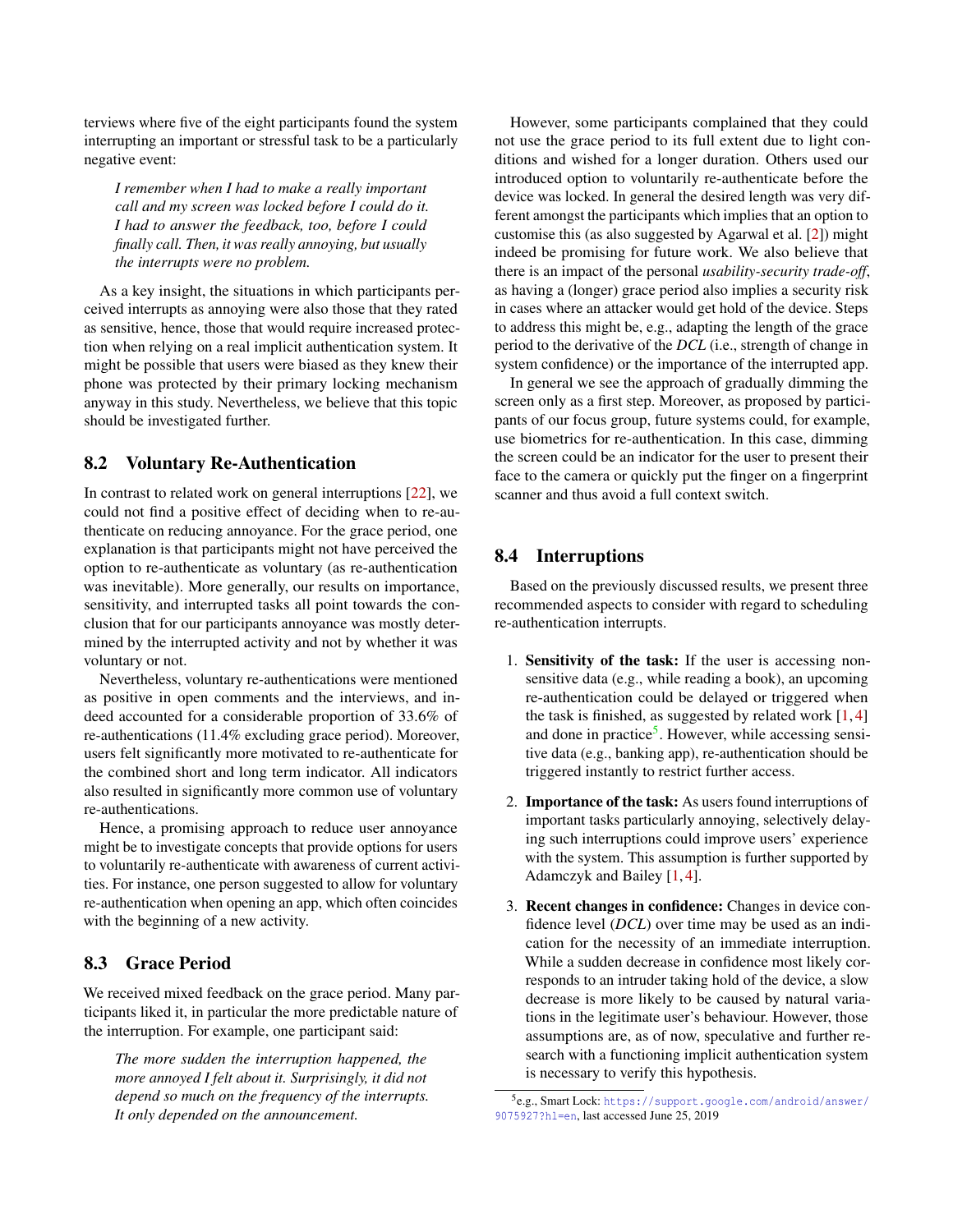The focus of our work was on interruptions caused by a continuous authentication system. Some lessons learned may generalise to other interruptions, such as notifications. A further factor to consider in that case is the importance of the interruption itself – which we assumed to be high for implicit authentication due to the security risk.

### 8.5 System Design

For our study we introduced a novel method to more realistically simulate an implicit authentication system. Our approach extended previous approaches (e.g., Khan et al. [\[20\]](#page-12-5)) and made some of our evaluations, like the *long term* indicator, possible in the first place. We believe this to be a valuable step to enable future evaluations but also acknowledge that using our system had limitations. In particular, as the system was touch-based we introduced a bias towards interrupting tasks that used many touches, such as writing, whereas very short interactions were interrupted less. One way to address this would be to track the current app and schedule interrupts to distribute re-authentication request equally over the different tasks. Due to our use of a simulated system we were also not able to remove the primary unlocking mechanism, as this would have left participants unprotected.

However, our results from the final questionnaire suggest that neither the system itself nor the introduced experience sampling had a major effect on participants' perception or behaviour. Furthermore, vibration feedback and notifications were not perceived as annoying, and the overall design was rated as very positive.

### 8.6 Adoption of implicit authentication

Our participants remained neutral towards using implicit authentication and only 10 of 29 agreed or partially agreed to wanting to use it. This contrasts results of previous studies: Crawford and Renaud [\[9\]](#page-11-10) report 90% of their participants to be interested in adopting implicit authentication. Participants also generally agreed that re-authentication was more annoying than unlocking up front.

Possible reasons could be that users underestimate the actual number of authentications they perform (on average by 38% in our study) and the accompanying benefit of implicit authentication. Other explanations include authentication overhead of a simulated system, or habituation to users' traditional unlocking methods. On the other hand, studies from related work were a lot shorter (several lab studies [\[2,](#page-11-9) [9,](#page-11-10) [26\]](#page-12-8) and shorter field studies [\[20\]](#page-12-5)) and thus user perception in our study developed over a longer period of time (e.g., we potentially observed a lower novelty effect). Moreover, effortless fingerprint authentication in particular has become an established method in the years between some of the earlier related work and our study, potentially shifting users' views.

As a next step we suggest evaluations with a functional implicit authentication system for a more realistic scenario. In cases where such a system cannot robustly provide sufficient security, conducting the study with users that do not lock their phones anyway might be an option. Targeting this user group has also been suggested as a mayor application area for implicit authentication in related work [\[19,](#page-11-8) [29\]](#page-12-9).

# 8.7 Research Questions

Regarding our initial research questions we found all our indicators being preferred to no authentication.

We found no effect of indicators on annoyance. Annoyance was rather determined by the interrupted activity (Q1). We found sensibility, importance, and the specific interrupted task to be further factors influencing the perceived annoyance of interrupts (Q2). We also found all indicators to have a positive effect on the use of voluntary re-authentications (Q3). Finally, we found that users felt particularly motivated to voluntarily re-authenticate by combined short and long term indication. They overall perceived voluntary re-authentication as positive and used it to a considerable extent (Q4).

# 9 Conclusion

Motivated by previous work finding unpredictability of reauthentication requests in implicit authentication systems a source of annoyance we introduced and evaluated two indicator designs. Those included a *long term* indicator constantly showing the system confidence and a *short term* indicator announcing imminent re-authentications and giving users a grace period to finish their tasks. We also introduced *voluntary re-authentications* to allow users to re-authenticate at any time and skip the grace period if desired.

From the results of our four week field study (N=32), we found that both indicators were preferred to having no indication. We also found our newly introduced conditions to be preferred over the indicator motivated by previous work and that importance and sensitivity of the interrupted task are further influencing factors on user annoyance.

We hope for our insights to provide fertile ground for designers of future implicit authentication systems with the goal of making them as usable as possible and further support the endeavour of blending authentication seamlessly with the way that users interact.

### 10 Acknowledgements

Work on this project was partially funded by the Bavarian State Ministry of Education, Science and the Arts in the framework of the Centre Digitisation.Bavaria (ZD.B). This research was supported by the Deutsche Forschungsgemeinschaft (DFG), Grant No.: AL 1899/2-1.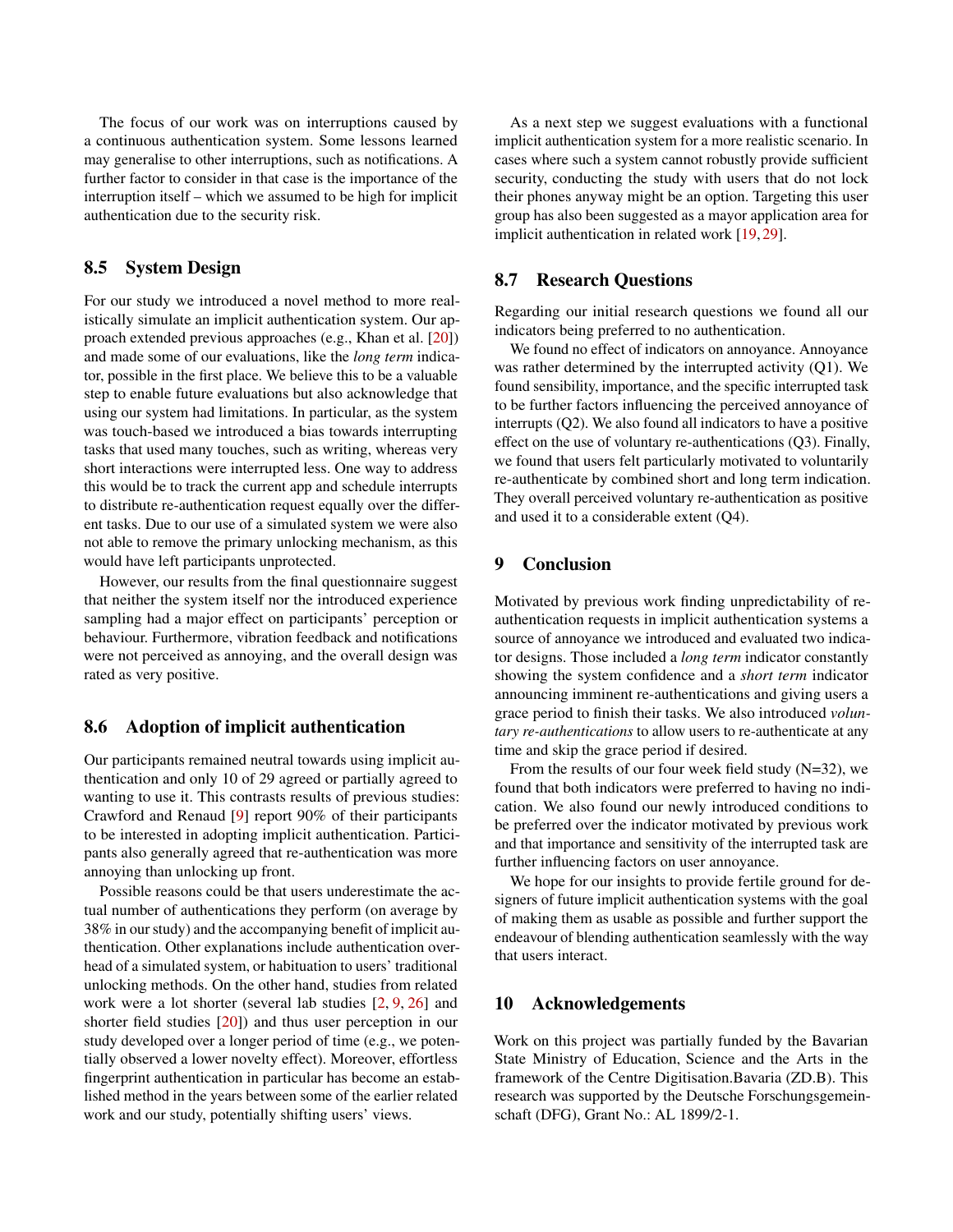# References

- <span id="page-11-16"></span>[1] Piotr D Adamczyk and Brian P Bailey. If not now, when?: the effects of interruption at different moments within task execution. In *Proceedings of the SIGCHI conference on Human factors in computing systems*, pages 271–278. ACM, 2004.
- <span id="page-11-9"></span>[2] Lalit Agarwal, Hassan Khan, and Urs Hengartner. Ask me again but don't annoy me: Evaluating reauthentication strategies for smartphones. In *Symposium on Usable Privacy and Security (SOUPS)*, 2016.
- <span id="page-11-18"></span>[3] Florian Alt, Andreas Bulling, Gino Gravanis, and Daniel Buschek. Gravityspot: guiding users in front of public displays using on-screen visual cues. In *Proceedings of the 28th Annual ACM Symposium on User Interface Software & Technology*, pages 47–56. ACM, 2015.
- <span id="page-11-15"></span>[4] Brian P Bailey, Joseph A Konstan, and John V Carlis. The effects of interruptions on task performance, annoyance, and anxiety in the user interface. In *Interact*, volume 1, pages 593–601, 2001.
- <span id="page-11-12"></span>[5] Jakob E Bardram, Rasmus E Kjær, and Michael Ø Pedersen. Context-aware user authentication–supporting proximity-based login in pervasive computing. In *International Conference on Ubiquitous Computing*, pages 107–123. Springer, 2003.
- <span id="page-11-4"></span>[6] Attaullah Buriro, Bruno Crispo, Filippo Del Frari, and Konrad Wrona. Touchstroke: smartphone user authentication based on touch-typing biometrics. In *International Conference on Image Analysis and Processing*, pages 27–34. Springer, 2015.
- <span id="page-11-1"></span>[7] Daniel Buschek, Fabian Hartmann, Emanuel Von Zezschwitz, Alexander De Luca, and Florian Alt. Snapapp: Reducing authentication overhead with a time-constrained fast unlock option. In *Proceedings of the 2016 CHI Conference on Human Factors in Computing Systems*, pages 3736–3747. ACM, 2016.
- <span id="page-11-13"></span>[8] Nathan Clarke, Sevasti Karatzouni, and Steven Furnell. Flexible and transparent user authentication for mobile devices. In *IFIP International Information Security Conference*, pages 1–12. Springer, 2009.
- <span id="page-11-10"></span>[9] Heather Crawford and Karen Renaud. Understanding user perceptions of transparent authentication on a mobile device. *Journal of Trust Management*, 1(1):7, 2014.
- <span id="page-11-11"></span>[10] Heather Crawford, Karen Renaud, and Tim Storer. A framework for continuous, transparent mobile device authentication. *Computers & Security*, 39:127–136, 2013.
- <span id="page-11-5"></span>[11] Alexander De Luca, Alina Hang, Frederik Brudy, Christian Lindner, and Heinrich Hussmann. Touch me once and i know it's you!: implicit authentication based on touch screen patterns. In *Proceedings of the SIGCHI Conference on Human Factors in Computing Systems*, pages 987–996. ACM, 2012.
- <span id="page-11-6"></span>[12] Mohammad Omar Derawi, Claudia Nickel, Patrick Bours, and Christoph Busch. Unobtrusive userauthentication on mobile phones using biometric gait recognition. In *Intelligent Information Hiding and Multimedia Signal Processing (IIH-MSP), 2010 Sixth International Conference on*, pages 306–311. IEEE, 2010.
- <span id="page-11-7"></span>[13] Tao Feng, Ziyi Liu, Kyeong-An Kwon, Weidong Shi, Bogdan Carbunar, Yifei Jiang, and Nhung Nguyen. Continuous mobile authentication using touchscreen gestures. In *Homeland Security (HST), 2012 IEEE Conference on Technologies for*, pages 451–456. Citeseer, 2012.
- <span id="page-11-17"></span>[14] Joel E Fischer, Chris Greenhalgh, and Steve Benford. Investigating episodes of mobile phone activity as indicators of opportune moments to deliver notifications. In *Proceedings of the 13th international conference on human computer interaction with mobile devices and services*, pages 181–190. ACM, 2011.
- <span id="page-11-14"></span>[15] Cristiano Giuffrida, Kamil Majdanik, Mauro Conti, and Herbert Bos. I sensed it was you: authenticating mobile users with sensor-enhanced keystroke dynamics. In *International Conference on Detection of Intrusions and Malware, and Vulnerability Assessment*, pages 92–111. Springer, 2014.
- <span id="page-11-0"></span>[16] Marian Harbach, Emanuel Von Zezschwitz, Andreas Fichtner, Alexander De Luca, and Matthew Smith. It's a hard lock life: A field study of smartphone (un) locking behavior and risk perception. In *Symposium on usable privacy and security (SOUPS)*, pages 213–230, 2014.
- <span id="page-11-3"></span>[17] Eiji Hayashi, Sauvik Das, Shahriyar Amini, Jason Hong, and Ian Oakley. Casa: context-aware scalable authentication. In *Proceedings of the Ninth Symposium on Usable Privacy and Security*, page 3. ACM, 2013.
- <span id="page-11-2"></span>[18] Eiji Hayashi, Oriana Riva, Karin Strauss, AJ Brush, and Stuart Schechter. Goldilocks and the two mobile devices: going beyond all-or-nothing access to a device's applications. In *Proceedings of the Eighth Symposium on Usable Privacy and Security*, page 2. ACM, 2012.
- <span id="page-11-8"></span>[19] Hassan Khan, Aaron Atwater, and Urs Hengartner. Itus: an implicit authentication framework for android. In *Proceedings of the 20th annual international conference on Mobile computing and networking*, pages 507–518. ACM, 2014.